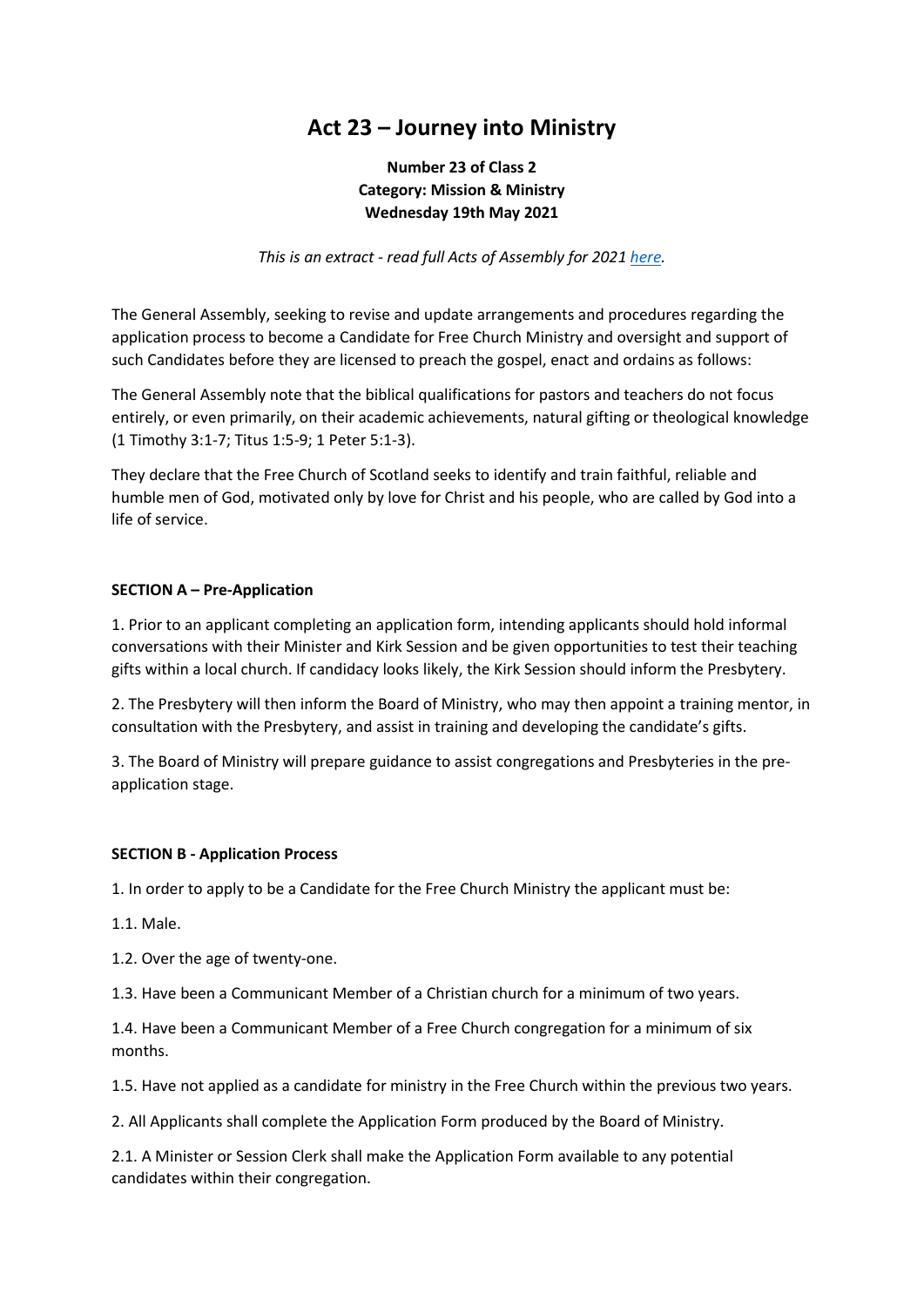2.2. The Applicant shall give their completed Application Form to the Minister or to the Clerk of the Kirk Session.

2.3. Applications may be received by the Kirk Session at any time of year.

2.4. In order to begin studies at Edinburgh Theological Seminary in September the Application Form must be processed by the Kirk Session by the end of February of the same year.

3. Upon receipt of an Application Form, the Kirk Session shall discuss the suitability of the Applicant for the role of Minister.

3.1. The Kirk Session will interview the Applicant as soon as possible after receipt of the Application Form.

3.2. If the Applicant is married the Applicant and his wife will also meet with the Minister and his wife (or if the Minister is unmarried by the Minister and another married couple) to assess whether the Applicant's wife is supportive of his candidacy. The Board will provide a list of questions for discussion. The minutes of the discussion will be given to the Kirk Session and taken into consideration when they are making their assessment of the candidate.

3.3. The Kirk Session shall meet without the Applicant to come to a decision on whether his Application will progress to the next stage.

3.4. The Kirk Session shall inform the Applicant of their decision within seven days of the meeting.

4. Where an Application proceeds to the next stage the Kirk Session shall inform their Presbytery within seven days of their decision.

4.1. The Presbytery Clerk should be given a copy of the Application Form.

4.2. The Presbytery Clerk should send notice of the Application to all members of Presbytery taking care to secure the confidentiality of personal information.

4.3. Presbytery and Kirk Session Representatives should listen to sermon recordings of the Applicant prior to interview.

5. The Presbytery shall appoint a date to interview the Applicant and may appoint a Committee to carry out this stage of the process.

5.1. At the end of this interview, the Presbytery shall come to a view on whether the application should progress to the next stage of the process.

5.2. The Interview can be conducted by the Personnel Committee of the Presbytery, or other similar committee, where this role has been delegated to them by the Presbytery.

5.3. At least two members of the relevant Kirk Session must be present at the interview.

5.4. The Board of Ministry shall provide all Presbyteries with appropriate interview questions and guidance.

6. At its Ordinary Meeting, the Presbytery shall take up consideration of the Applicant and the Application Form. It shall be moved, seconded and agreed that the Applicant can proceed to the next stage of the process if the Presbytery decide the Applicant is suitable.

6.1. The Presbytery will receive the report of the interview committee with their recommendations.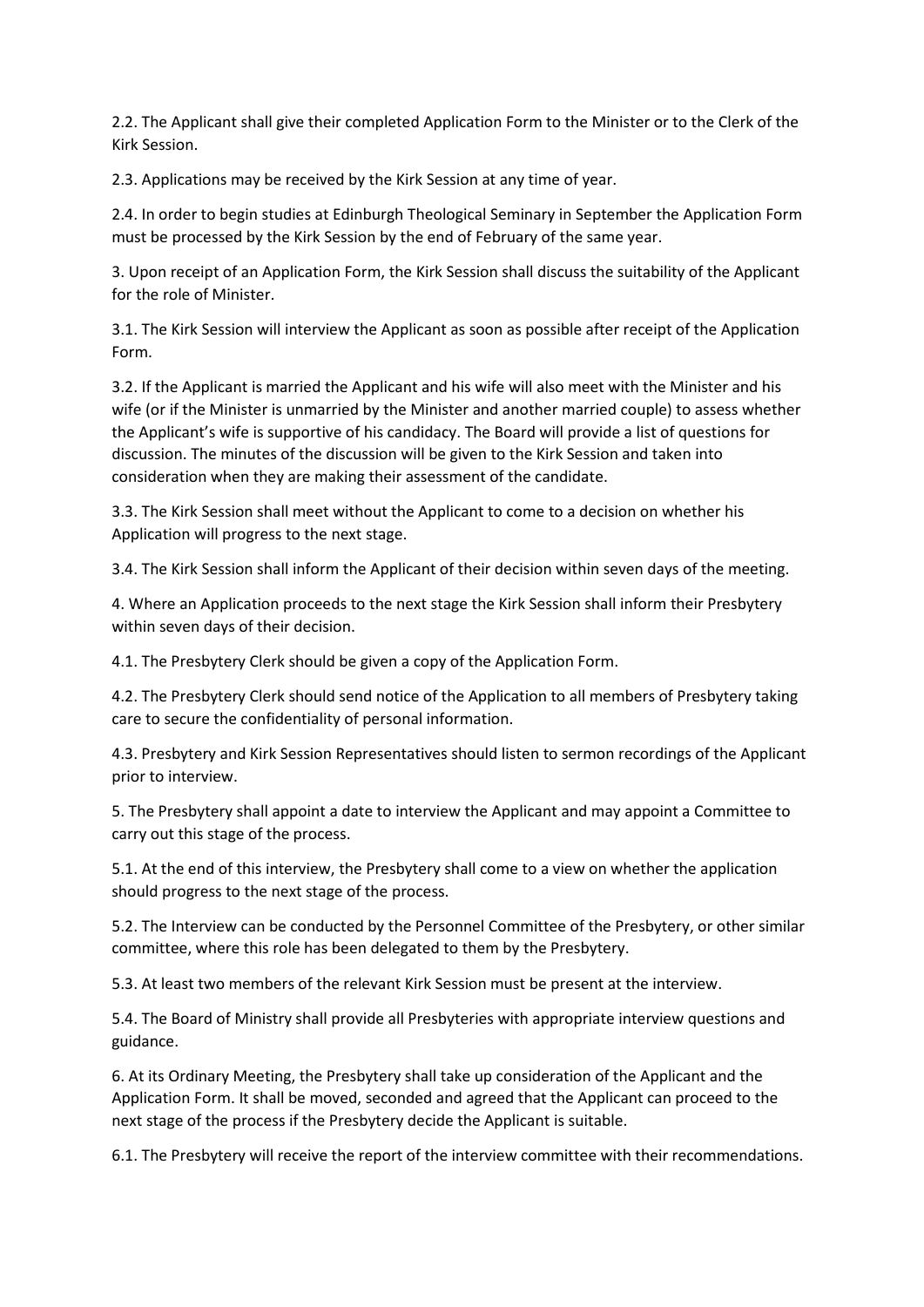6.2. The Applicant shall appear before the whole Presbytery and any further questions can be put to him by any member of the Presbytery.

6.3. The Applicant will be asked to leave the room and the Presbytery will then decide on whether his Application will be approved and recommended for consideration by the Board of Ministry.

6.4. The Presbytery shall come to a decision on the approval of the application by way of a suitable motion recording their approval of the Application.

6.5. The Presbytery shall inform the Applicant of progress with his application no later than seven days after the decision is taken.

7. The Presbytery must inform the Board of Ministry of any successful applications within seven days of approving an application, and they shall pass on all relevant documents to the Board at this time.

8. The Applicant will be required to attend an Assessment Day.

8.1. Assessment Days shall be organised by the Board of Ministry.

8.2. The Board of Ministry, and several others appointed by them, will assess Applicants' suitability for Ministry.

8.3. At least one female assessor shall be present at each Assessment Day.

8.4. Assessment Days will take place as required.

8.5. The Board of Ministry or Representatives of the Board will conduct an interview with the Applicant during or shortly after the Assessment Day.

9. After the Assessment Day and Interview, a Report will come to the Board of Ministry.

9.1. The Board of Ministry shall come to a decision on whether the Applicant is a suitable Candidate for Free Church Ministry. They shall also assess his training requirements in the context of becoming a suitable person to be licensed for Ministry.

9.2. The Board of Ministry shall inform the Applicant of their decision regarding his candidacy within seven days of the next Board meeting. This must be in writing.

9.3. If the Applicant is accepted as a Candidate for the ministry, the Board of Ministry must inform the Applicant and the Presbytery of their decision regarding the training requirements within twenty-one days. This must be in writing.

10. When an Applicant is married then due consideration for his wife must be taken at every stage of the Application Process

10.1. The Board of Ministry shall ensure that the Application Form includes a section for wives to complete.

10.2. Wives should also attend the Assessment Day where possible.

#### **SECTION C - Application Form**

The Board of Ministry hold the responsibility for creating an Application Form and providing interview questions for Presbyteries.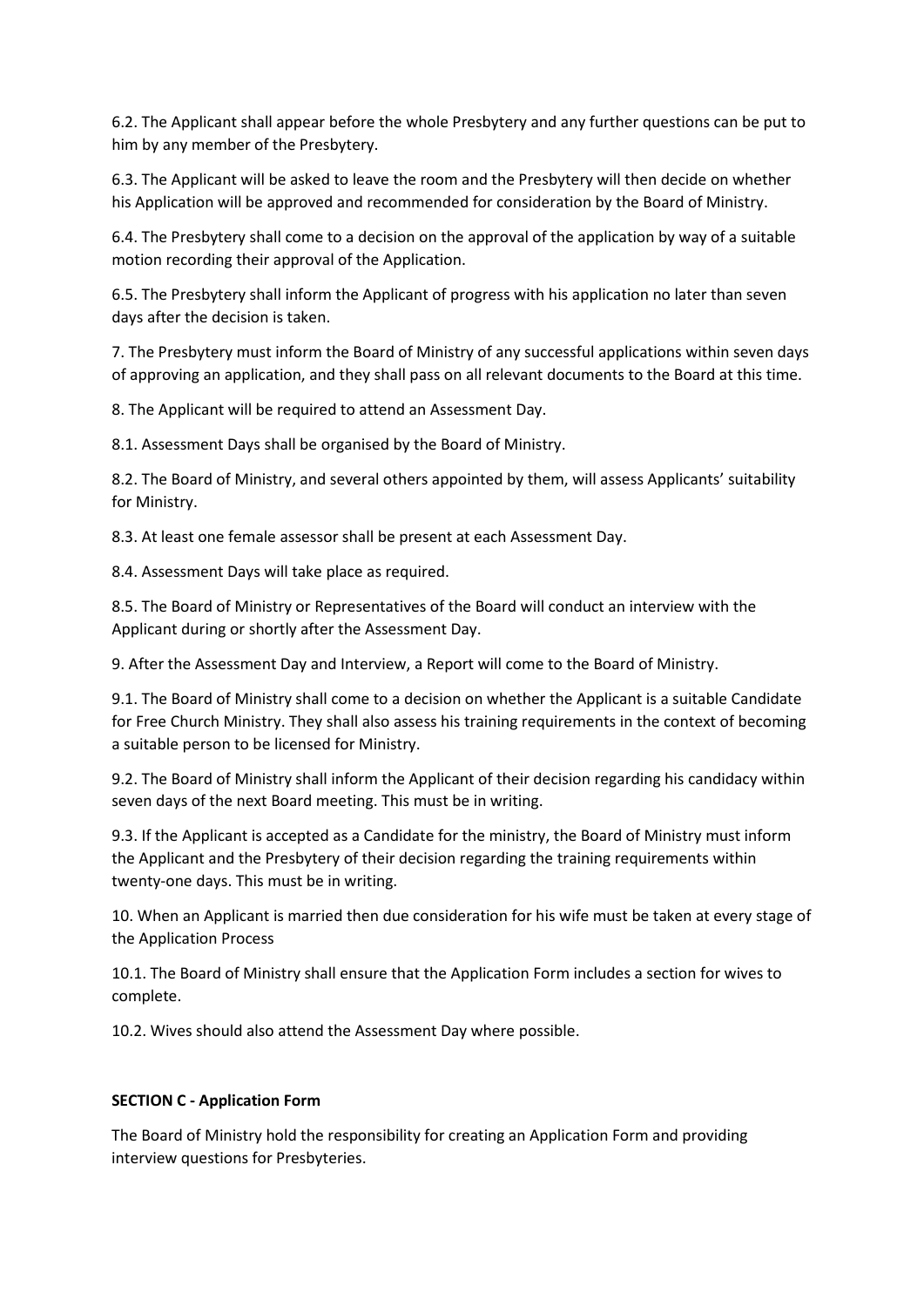1. The Board of Ministry shall create an Application Form to be used for Applicants for Free Church Ministry.

1.1. The Board of Ministry shall create Regulations to govern the content of the Application Form.

1.2. The General Assembly reserves the right to review the Application Form and any Regulations related to the Application Form.

1.3. The content of the Application form must comply with civil legislation.

1.4. The Application Form shall be reviewed by the Board of Ministry on a yearly basis.

2. The Board of Ministry shall create an Application Information Sheet to be released with the Application Form.

2.1. The Application Information Sheet will detail how to complete the Application Form and provide information on the process to become a Candidate for Free Church Ministry.

3. The Board of Ministry shall create interview questions to be used by Presbytery during the Application process, including questions regarding sensitive information, and provide these to each Presbytery.

3.1 The Board of Ministry shall create Regulations to govern the content of the interview questions.

3.2 The General Assembly reserves the right to review the interview questions and any Regulations related to the interview questions.

3.3 The interview questions shall be reviewed by the Board of Ministry on a yearly basis.

4. Retention of Records

4.1 The Board of Ministry is responsible for storing all information gathered during the Application Process in a manner that complies with civil law.

#### **SECTION D - Decisions on Route to Ministry**

Upon offering Candidacy to an Applicant, the Board of Ministry shall devise a study plan for each candidate. The Board of Ministry will arrange this study plan in conjunction with Edinburgh Theological Seminary.

1. All Candidates should complete the full course of study available to Edinburgh Theological Seminary and achieve a pass of the BTh.

2. All Candidates must complete the Presbyterian Church Ministry Module and attend Preaching Seminars as required by the Board of Ministry before being licensed.

3. Exceptions to the requirement for all candidates to complete the full BTh can be made in particular circumstances:

3.1 When the Candidate has already completed theological studies, he may be required to undertake courses at ETS at the discretion of the Board of Ministry.

3.2 ETS shall devise an examination which will assist the Board of Ministry in assessing the Candidate's knowledge if he has already completed theological study.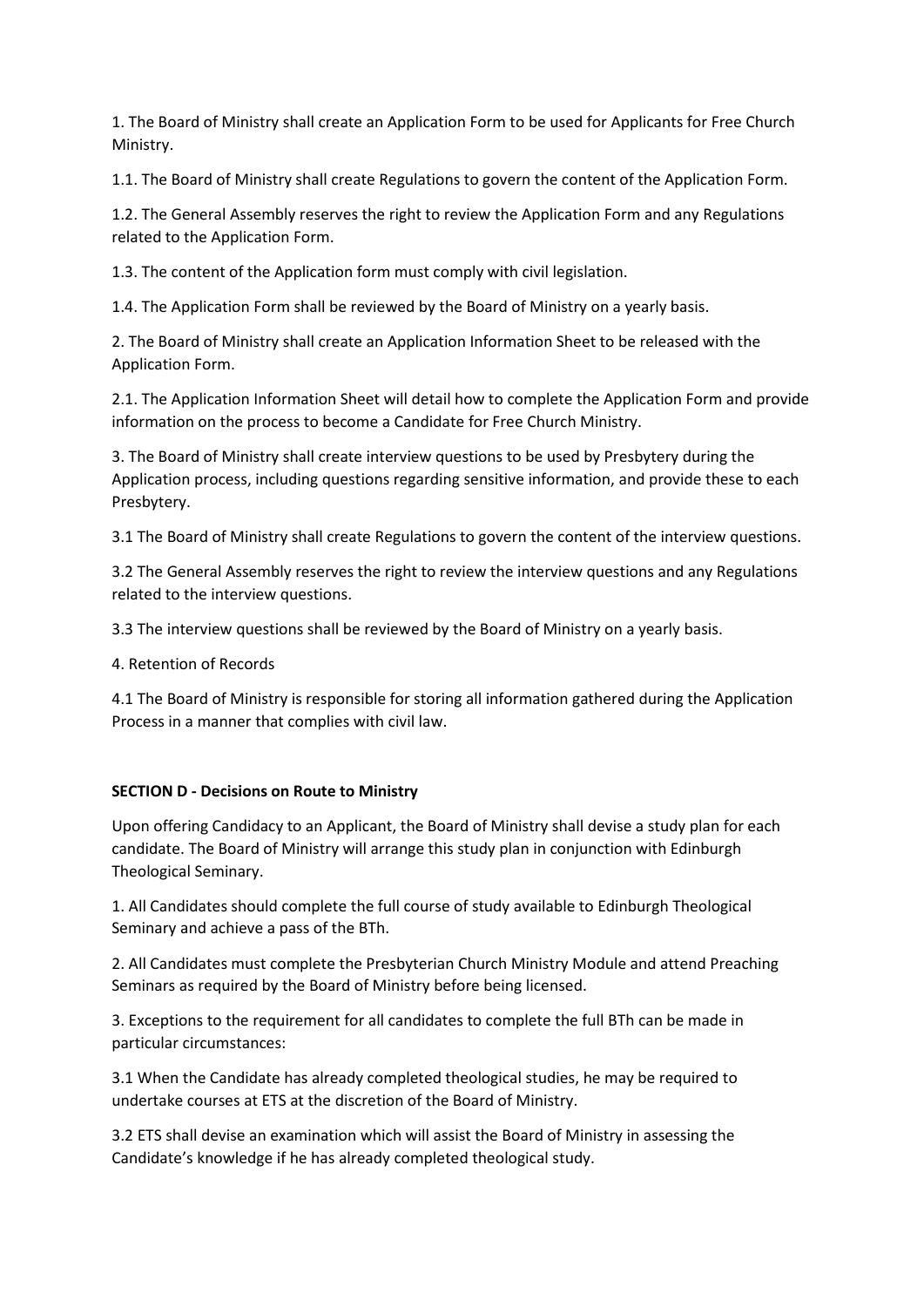3.3 The Board of Ministry can in exceptional circumstances waive the requirement to study the Biblical languages.

4. The Board of Ministry shall publish a Candidate Information Guide in conjunction with ETS each academic year.

This shall be distributed by the Board of Ministry to all Candidates at the beginning of each academic year.

# **SECTION E - Support for Free Church Ministry Candidates**

Free Church Candidates have a responsibility to live a life above reproach, suitable of that of a Minister of the Gospel and must make themselves available for mentoring and accountability.

1. Every Candidate will be provided with a mentor by Presbytery. The mentor will typically be a member of that Presbytery.

1.1 Mentors shall contact their assigned Candidate at least twice per semester.

1.2 Mentors shall discuss matters of personal and professional development with the Candidate.

1.3 All discussions between Mentor and their assigned Candidate shall take place in strict confidence unless a safeguarding issue is disclosed, or any matter that may call into question the integrity of the Candidate and their suitability for Ministry.

1.4 The Board of Ministry are responsible for ensuring that Mentors are in place and that Mentors are in contact with their assigned Candidate at least twice per Semester.

2. ETS shall appoint a Director of Studies to each Candidate.

2.1. The Director of Studies shall send a report to Presbytery and the Board of Ministry on the Candidate's academic progress at the end of each academic year.

2.2. The Director of Studies should also report on any other issues that have arisen over the course of the year.

2.3. If any issues regarding the academic progress of a Candidate emerge during the year the Director of Studies shall report this to Presbytery and the Board of Ministry as soon as is practicable.

3. The Board of Ministry reserve the right to hold a meeting with a Candidate at any point.

3.1. The Board of Ministry can use such meetings to discuss any matter regarding the progress of the Candidate.

3.2. The Candidate may bring a friend or their Mentor to any of these meetings (such a friend should be a communicant member in the Free Church or another Christian church).

3.3. The Board of Ministry shall bring any concerns regarding a Candidate to the Presbytery as soon as is practicable.

3.4. At the end of each academic year the Board of Ministry shall report to Presbytery on each Candidate's progress.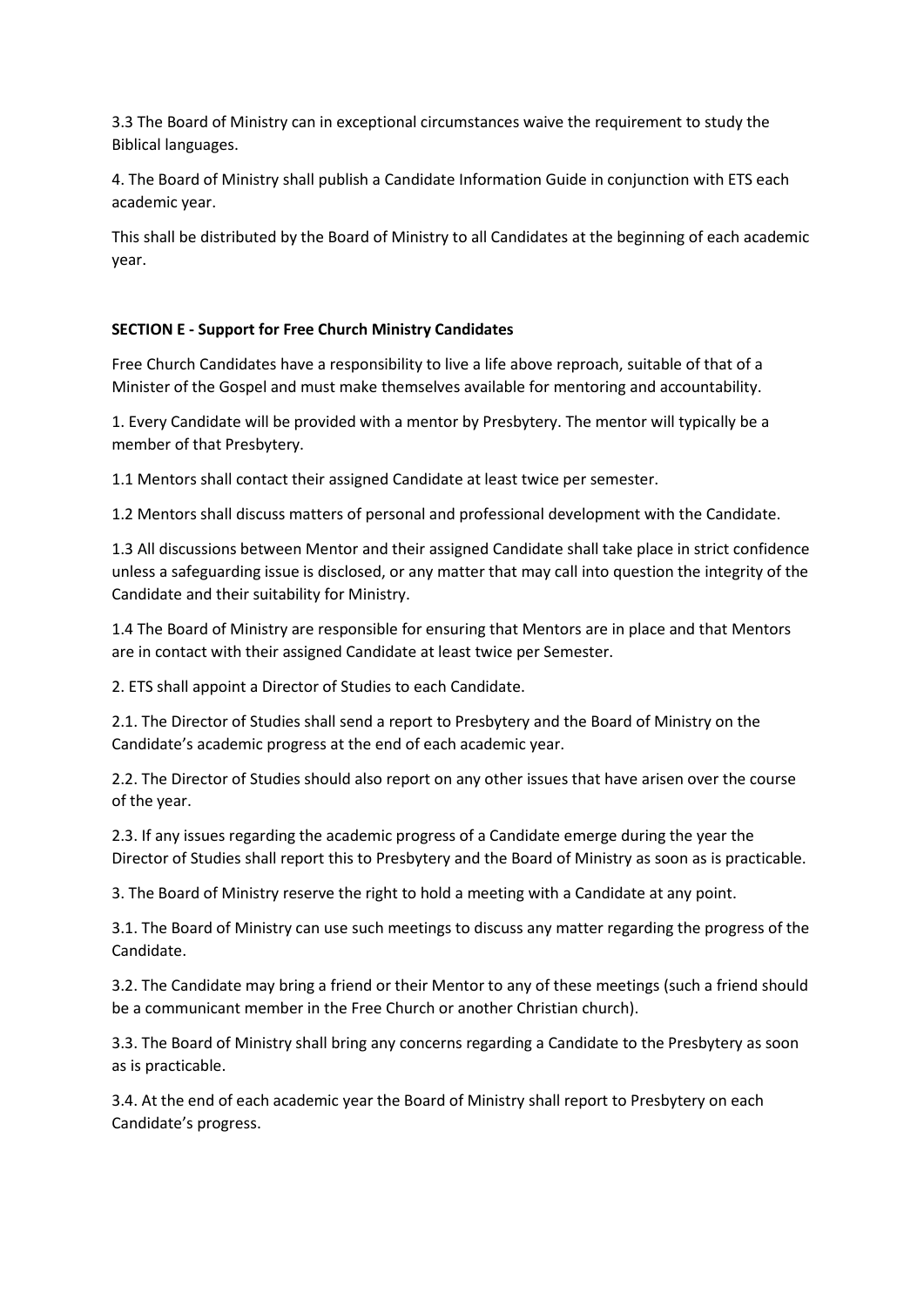4. The local congregation where the candidate is serving shall send a report to Presbytery and the Board of Ministry on the Candidate's involvement with the local congregation at the end of each academic year.

4.1. Where this is a training congregation, details of training undertaken by the candidate should be provided in the report.

5. At the end of each academic year, Presbytery shall certify that the Candidate is able to continue in his role.

5.1. They shall review all information received from the Board of Ministry, the local congregation and ETS on the Candidate's Progress.

5.2. They will interview the Candidate and discuss matters related to his Candidacy and continued suitability for ministry.

5.3. If any particular issues are raised by a Candidate's Mentor, Accountability Partner, Director of Studies or the Board of Ministry these will be discussed with the Candidate.

5.4. In their assessment of the Candidate, the Presbytery shall satisfy themselves as far as possible that the Candidate is a suitable person to sign the Formula.

5.5. The Presbytery will issue a certificate, before the commencement of the ensuing academic year, to the Candidate, ETS and the Board of Ministry to certify his continued status as a Candidate.

6. A Candidate is under the pastoral oversight of the Presbytery of the Congregation in which he is a Communicant Member.

#### **SECTION F - Ending a Candidacy**

1. The candidacy shall be kept under review by the Presbytery and the Board of Ministry. This review may on occasions lead to the conclusion that there are potential grounds to end the candidacy.

2. If the ETS Senate has cause for concern about a candidate, they shall report this to the Presbytery and the Board as soon as possible.

3. Prior to the commencement of a formal process of terminating the candidacy, the Presbytery and the Board shall seek to help the Candidate to resolve the problems leading to concerns over their suitability as a candidate for the ministry.

4. Should such efforts fail to resolve the situation, a review committee will be established comprising three members of the Presbytery and three members of the Board of Ministry. The Board's representatives shall include the Chairman who will also act as Convener of the Review Committee.

5. The Review Committee shall have powers to interview the Candidate, to arrange support for the Candidate, and to recommend to the Presbytery to terminate the candidacy should the concerns raised regarding the candidacy be confirmed.

6. The candidate shall be given every opportunity to find a resolution of the problem.

6.1. The Committee shall consult with the ETS Senate and receive a report from them on the Candidate's progress, character and suitability as a candidate for the ministry.